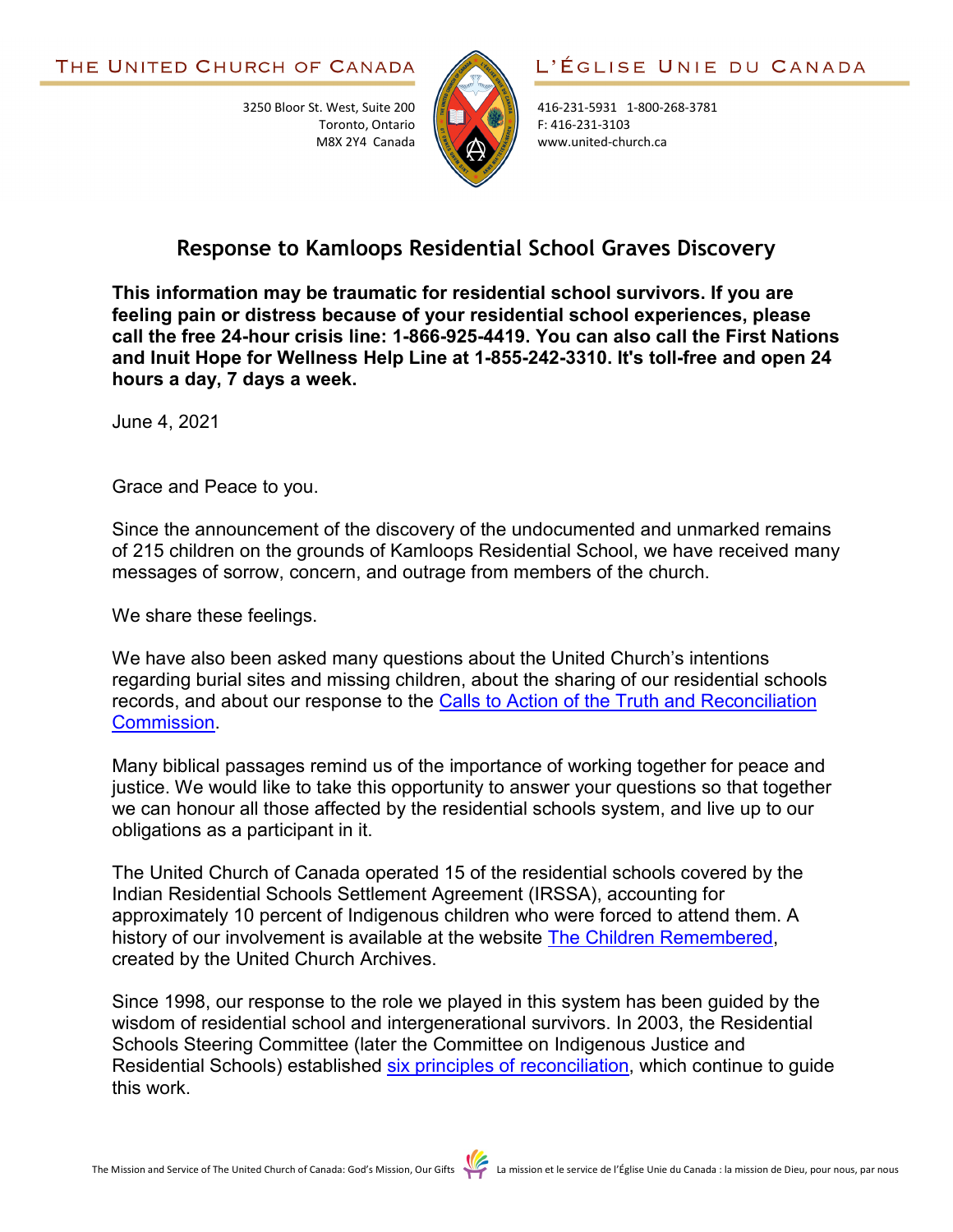Among them is the principle of whole community involvement, the "acknowledgement that [the impacts of residential schools] are communal as well as individual and that they are intergenerational." The committee also acknowledged that "the children and grandchildren of survivors are also living people who carry with them the burdens of the residential schools system." The discovery at Kamloops, and the pain and trauma that it has reignited, make it clear that residential schools are not simply part of a historic event; it is also why we have been doing the difficult work of reconciliation, and must continue to do so.

## **United Church Response to the Kamloops Discovery**

The principle of community involvement guides how we are responding. Indigenous Ministries Executive Minister Murray Pruden and the Moderator issued pastoral responses, along with a call to mourn and remember. This time of respect is required in order for any other actions we take to go forward in a good way.

As The United Church of Canada, we stated our commitment to the Calls to Action of the Truth and Reconciliation Commission when they were issued in June 2015. This includes Calls to Action 73–76, which deal with burial sites and missing children. We have already worked with communities in commemorating known gravesites in Brandon, Edmonton, File Hills, Red Deer, and Regina.

These Calls to Action state very clearly that the Indigenous communities most affected must lead in the development of such strategies, and that their protocols must be followed. We are aware that unmarked graves may be found on United Church properties, and we are committed to working on them, and on known burial sites, following the principles laid out in the Calls to Action.

The General Secretary is convening a table of current and former staff to develop our response, and the ecumenical parties to the Settlement Agreement will also be meeting to discuss how to respond together to an issue that affects us all. The National Indigenous Council and Elders Council also continue to meet to discern the needs and response of the Indigenous church. These meetings are taking place in the next few weeks, and we will share more information with you as it comes forward.

We are grateful for the actions you are taking in your own contexts, whether they are vigils, times of prayer, support for Indigenous agencies, or donations to [The Healing](https://united-church.ca/community-and-faith/being-community/indigenous-ministries/healing-fund)  [Fund.](https://united-church.ca/community-and-faith/being-community/indigenous-ministries/healing-fund) Please know that any donations made to The Healing Fund in this time will be held until the Indigenous church, which oversees The Healing Fund, decides how best to share them given the needs that emerge in Indigenous communities.